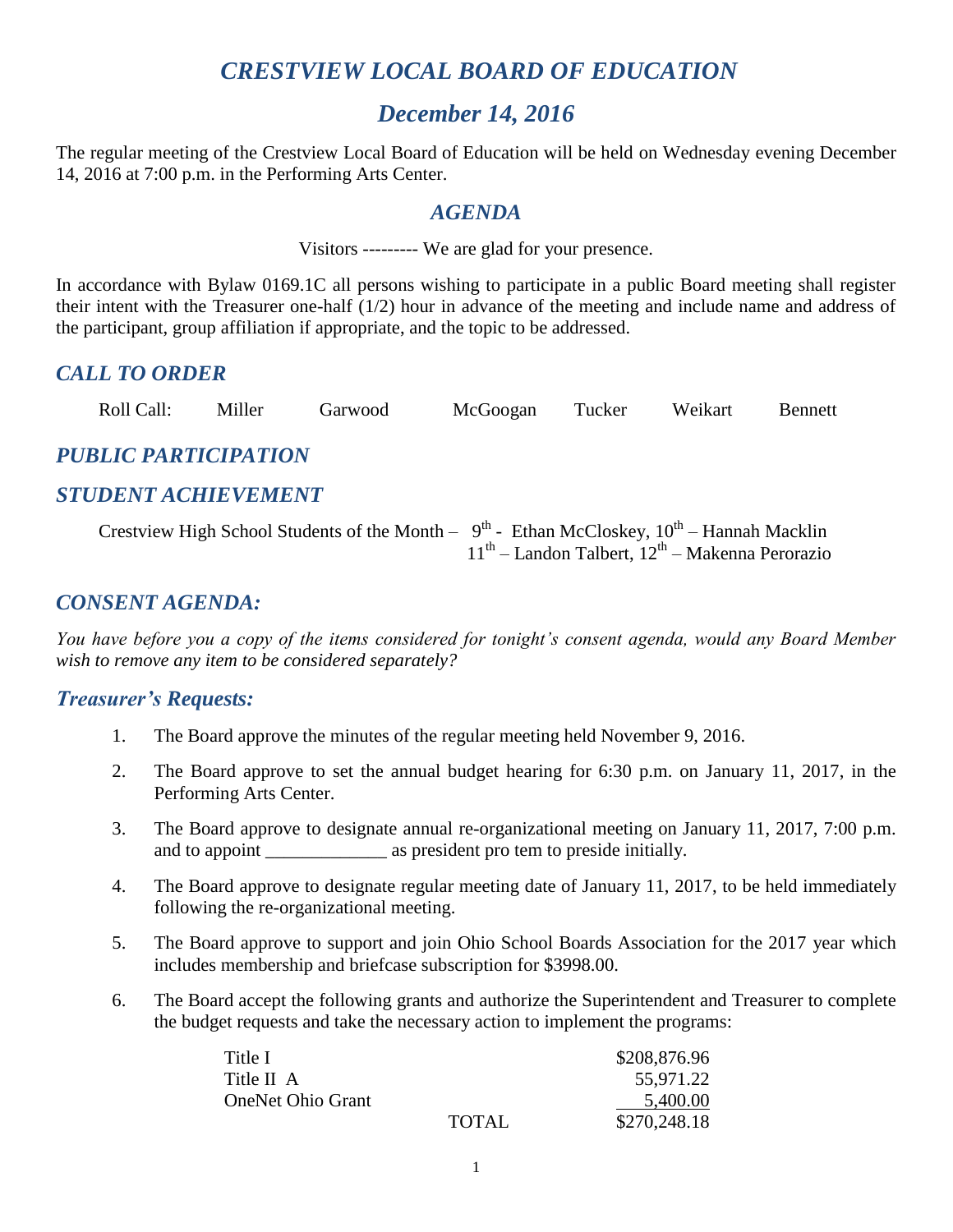## *Superintendent's Requests:*

- 1. The Board accept the resignation of Janet Muntean from the positions of Assistant Treasurer and Student Safe Driving Co-Coordinator effective December 31, 2016.
- 2. The Board approve to pay up to (5) five unused vacation days to Janet Muntean.
- 3. The Board accept the resignation of Richard Stelts, CMS Wrestling Coach, effective immediately.
- 4. The Board approve to revise the Administrative Handbook as presented effective July 1, 2016.
- 5. The Board amend the following administrative contracts and fringe benefit package as per established guidelines; as recommended by Matthew T. Manley, Superintendent; all required reports are on file:

Jay Radman - Maintenance Supervisor, 260 work days per year (effective July 1, 2015 – June 30, 2019) Daryl Miller - Technology Director, 240 work days per year (effective July 1, 2016 – June 30, 2020) Richard Burbick - Transportation/Mechanical/Warehouse Supervisor, 260 work days per year (effective July 1, 2016 – June 30, 2019)

6. The Board grant a two year and 6 months (2 1/2) limited administrative contract and fringe benefit package as per established guidelines beginning January 1, 2017 through June 30, 2019; at current salary as recommended by Matthew T. Manley, Superintendent; days worked prior to January 1, 2017 will be compensated at per diem rate; all required reports are on file:

Emma Nappi, Assistant Treasurer, 260 work days per year

7. The Board grant supplemental contracts to the following certified personnel to provide achievement test intervention at the elementary/middle school under the T.E.C. (Teach Each Child) program for the 2016-17 school year, pending adequate student enrollment; stipend payment as per contract; all required reports are on file:

> Benjamin Corll – CES Lori Yuhaniak - CES Marcia Bable - CMS Doris Buzzard - CMS

8. The Board grant supplemental contracts to the following certified personnel to provide achievement to provide instruction for Rockin' Rebels Healthy Kids Club at the elementary for the 2016-17 school year, pending adequate student enrollment; stipend payment as per contract; all required reports are on file:

> Sara Blakeman Kory Whitacre

9. The Board approve the following personnel for Athletic Department event position for 2016-17 school year:

#### *CHS Clock Operator* – Nicholas Finch

10. The Board grant a pupil activity contract to the following nonteaching personnel for the 2016-17 school year as per salary schedule for the assignment designated pursuant to O.R.C. 3313.53; all required reports are on file:

#### Richard DeSalvo – CMS Wrestling Coach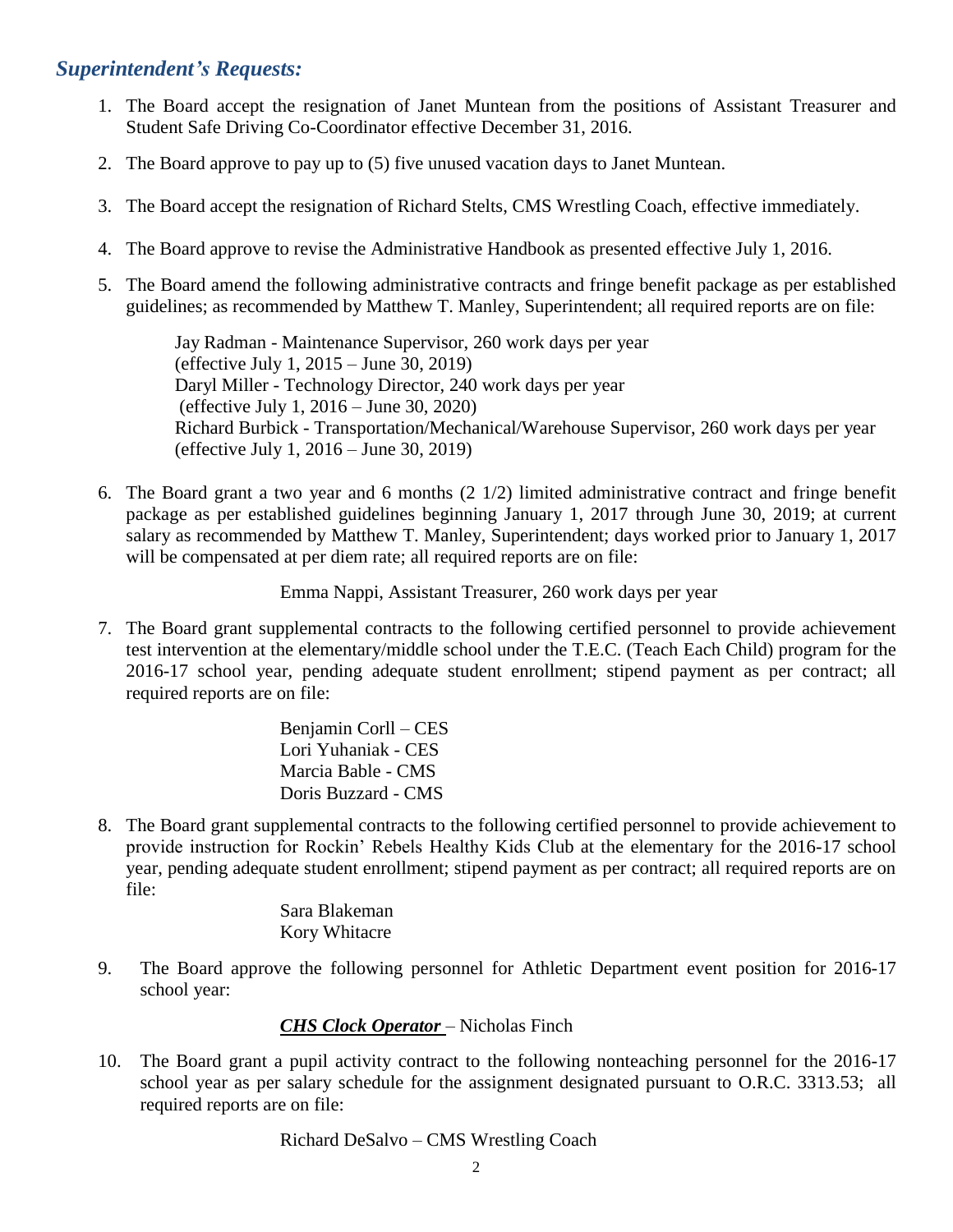11. The Board approve the following as non-paid volunteers for the 2016-17 school year; all required reports are on file.

Jennifer Tucker – CMS Volunteer Girls Basketball Coach Richard Stelts - Volunteer Wrestling Coach Brook Bowyer – Volunteer Wrestling Coach Audra Stackpole – CHS Volunteer Assistant Swim Coach Jamie Meredith - FCA Volunteer Advisor Jacob Wick – CHS Volunteer Boys Basketball Assistant Coach

12. The Board approve the following nonteaching personnel to be granted a one (1) year limited contract basis for the remainder of the 2016-17 school year according to the salary schedule as recommended by Matthew T. Manley, Superintendent; all required reports are on file:

> Kelly Cusick – CMS Cafeteria Server (effective December 15, 2016) April Stear – CMS Cafeteria Cashier (effective December 15, 2016)

13. The Board approve the following non-teaching personnel be placed on the approved substitute list for the 2016-17 school year, substitute basis only, according to wage rate for the assignment designated; all required reports are on file.

*Bus Drivers -* (effective 11/28/16)

Melissa Fieldhouse…..Ashlee Heaton…….Stephanie McCracken

*Secretary* – Jennifer Burbick-Rothwell

14. The Board approve the following licensed personnel be placed on the approved substitute list for the 2016-17 school year, be granted a limited teaching contract, substitute basis only, according to salary schedule; pending receipt of all required reports:

#### *High School, Middle School & Elementary School*

Stephanie Beight – School Nurse Amy Mabbott – Elementary K-8, School Counselor, Supervisor

#### *Tutoring/Home Instruction*

Amy Mabbott – Elementary K-8, School Counselor, Supervisor

15. The Board grant supplemental contracts to the following licensed personnel for the 2016-2017 school year as per salary schedule for the assignment designated pursuant to O.R.C. 3313.53; all required reports are on file:

> Stephanie Chizmar – CHS Musical Accompanist Sara Ress - CMS Yearbook Sara Ress - CMS Art Club

## **END of CONSENT AGENDA**

Recommend: The Board approve the consent agenda as presented:

|        |          | Moved by _____, second by _____ to approve consent agenda. Vote yes: $\_\_\_\_\_\_\_\_\_\_\_\_\_\_\_\_\_\_\_\_$ |                  |
|--------|----------|-----------------------------------------------------------------------------------------------------------------|------------------|
|        | Vote no: | Absent:<br>$\qquad \qquad , \qquad \qquad , \qquad \qquad , \qquad \qquad , \qquad \qquad , \qquad \qquad .$    | . Motion carried |
| Failed |          |                                                                                                                 |                  |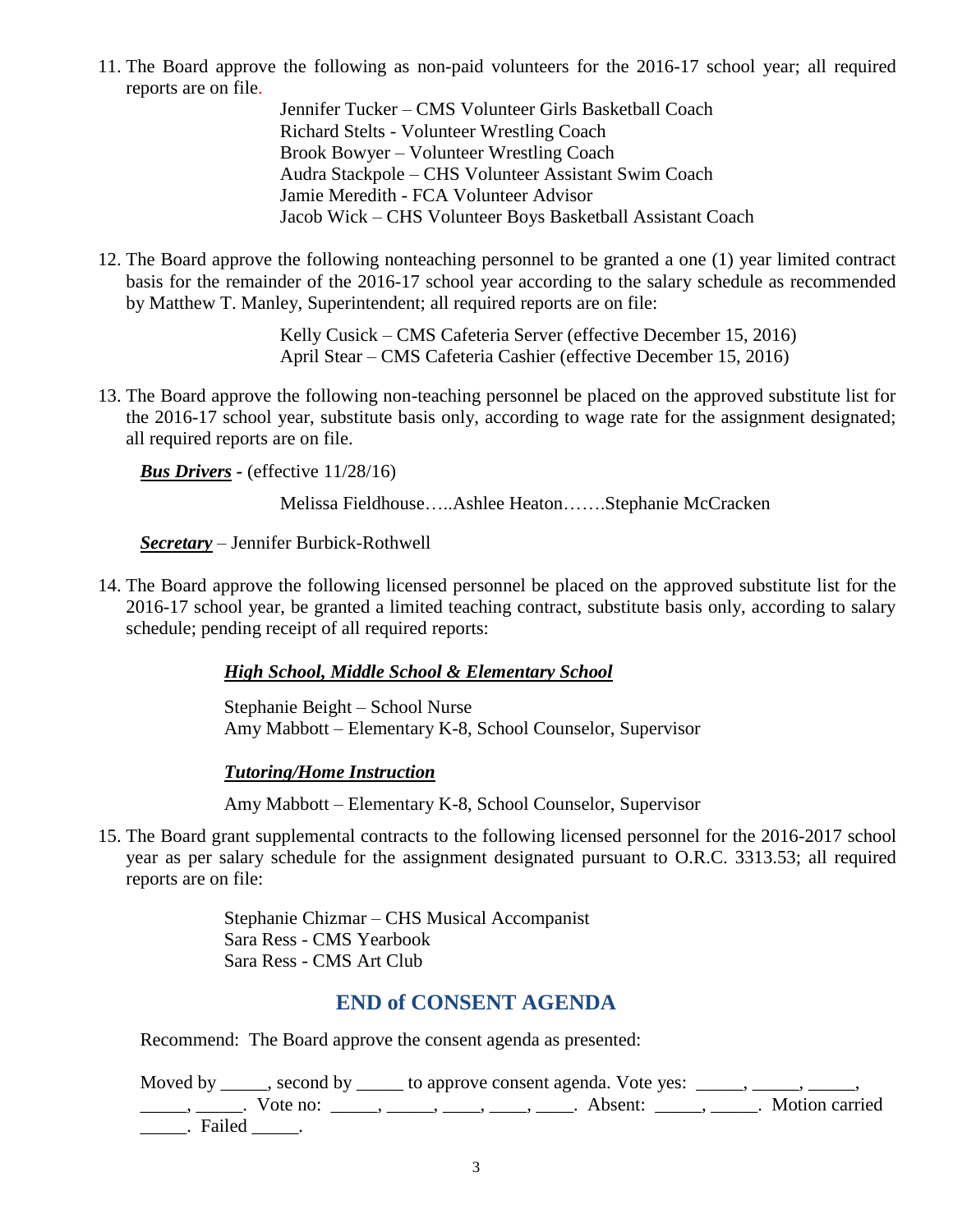# *Treasurer's Requests/Recommendations not included in Consent Agenda:*

1. Recommend: The Board approve financial reports and investments as prepared and presented.

|                       |                                              | Moved by _____, second by _____. Vote yes: _____, _____, _____, _____, _____. Vote no: ____,<br>$\frac{1}{1}, \frac{1}{1}, \frac{1}{1}, \frac{1}{1}, \frac{1}{1}, \frac{1}{1}, \frac{1}{1}, \frac{1}{1}, \frac{1}{1}, \frac{1}{1}, \frac{1}{1}, \frac{1}{1}, \frac{1}{1}, \frac{1}{1}, \frac{1}{1}, \frac{1}{1}, \frac{1}{1}, \frac{1}{1}, \frac{1}{1}, \frac{1}{1}, \frac{1}{1}, \frac{1}{1}, \frac{1}{1}, \frac{1}{1}, \frac{1}{1}, \frac{1}{1}, \frac{1}{1}, \frac{1}{1}, \frac{1}{1}, \frac{1}{1}, \frac{1}{1}, \frac{$      |  |  |
|-----------------------|----------------------------------------------|----------------------------------------------------------------------------------------------------------------------------------------------------------------------------------------------------------------------------------------------------------------------------------------------------------------------------------------------------------------------------------------------------------------------------------------------------------------------------------------------------------------------------------|--|--|
| 2.                    | Recommend: The Board accept donations from:  |                                                                                                                                                                                                                                                                                                                                                                                                                                                                                                                                  |  |  |
|                       | Marcia Bable<br>a.                           | \$100.00 for CHS piano tuning                                                                                                                                                                                                                                                                                                                                                                                                                                                                                                    |  |  |
|                       | <b>Ohiopyle Prints</b><br>$\mathbf{b}$ .     | \$77.66 for CHS Public School Support                                                                                                                                                                                                                                                                                                                                                                                                                                                                                            |  |  |
|                       | Ken Floor<br>$\mathbf{c}$ .                  | Various items to bus garage                                                                                                                                                                                                                                                                                                                                                                                                                                                                                                      |  |  |
|                       |                                              | Moved by ______, second by ______. Vote yes: _____, _____, _____, ______, ______. Vote no: _____,<br>$\frac{1}{1}, \frac{1}{1}, \frac{1}{1}, \frac{1}{1}, \frac{1}{1}, \frac{1}{1}, \frac{1}{1}, \frac{1}{1}, \frac{1}{1}, \frac{1}{1}, \frac{1}{1}, \frac{1}{1}, \frac{1}{1}, \frac{1}{1}, \frac{1}{1}, \frac{1}{1}, \frac{1}{1}, \frac{1}{1}, \frac{1}{1}, \frac{1}{1}, \frac{1}{1}, \frac{1}{1}, \frac{1}{1}, \frac{1}{1}, \frac{1}{1}, \frac{1}{1}, \frac{1}{1}, \frac{1}{1}, \frac{1}{1}, \frac{1}{1}, \frac{1}{1}, \frac{$ |  |  |
|                       | <b>Transformation Report:</b><br>Mrs. Mercer |                                                                                                                                                                                                                                                                                                                                                                                                                                                                                                                                  |  |  |
| <b>Board Reports:</b> |                                              |                                                                                                                                                                                                                                                                                                                                                                                                                                                                                                                                  |  |  |

|    | 1. Career Center Report               | Mr. Tucker     |
|----|---------------------------------------|----------------|
|    | 2. Student Achievement Liaison Report | Mr. McGoogan   |
|    | 3. Legislative Report                 | Mr. Weikart    |
| 4. | <b>Student Board Member Report</b>    | Dawson Bennett |
|    | 5. OSBA Delegate Report               | Mr. Weikart    |

# *Board Committee Reports:*

|   | 1. Buildings $&$ Grounds | Mr. Garwood |
|---|--------------------------|-------------|
|   | 2. Athletic Council      | Mr. Tucker  |
|   | 3. Personnel             | Mr. Garwood |
|   | 4. Finance Audit         | Mr. Garwood |
|   | 5. Policy                | Mr. Tucker  |
|   | 6. Communications        | Mr. Weikart |
| 7 | Insurance                | Mr. Weikart |

# *Administrative Reports:*

|    | <b>Elementary School</b> | Mrs. Dangerfield      |
|----|--------------------------|-----------------------|
| 2. | Middle School            | Mrs. Lemaster         |
| 3. | High School              | Mrs. Dickson          |
| 4. | <b>Special Education</b> | Mr. Hill              |
| 5. | Athletic                 | Mr. Cusick/Mrs. Nappi |
| 6. | Lunchroom                | <b>Miss Wilmes</b>    |
| 7. | Technology               | Mr. Miller            |
| 8. | Transportation           | Mr. Burbick           |
| 9. | Maintenance              | Mr. Radman            |
|    |                          |                       |

# **Superintendent's Report:** Mr. Manley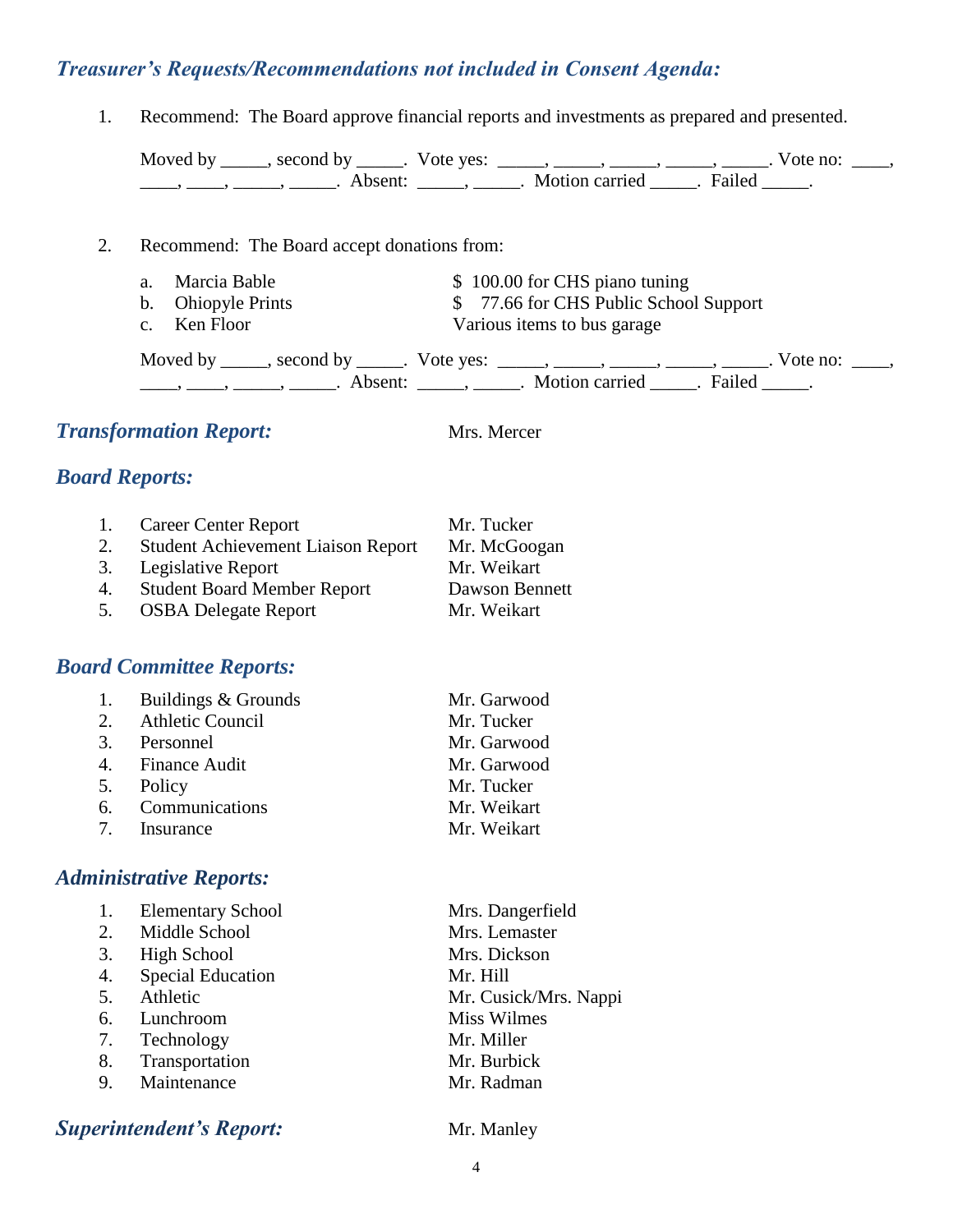## *Superintendent's Requests/Recommendations not included in Consent Agenda:*

1. Recommend: The Board ratify a Memorandum of Understanding # 3 with OAPSE Chapter #300 for procedures for extra bus drivers.

Moved by \_\_\_\_\_, second by \_\_\_\_\_. Vote yes:  $\frac{1}{\sqrt{2}}$ , \_\_\_\_, \_\_\_\_\_, \_\_\_\_\_, \_\_\_\_\_. Vote no: \_\_\_\_\_, \_\_\_\_\_\_, \_\_\_\_\_, \_\_\_\_\_. Absent: \_\_\_\_\_\_, \_\_\_\_\_\_. Motion carried \_\_\_\_\_. Failed \_\_\_\_\_.

2. Recommend: The Board ratify a Memorandum of Understanding # 8 with CEA to approve an addition of the SLO committee and establish the rate of pay for the 2015-18 negotiated CEA negotiated agreement.

Moved by \_\_\_\_\_, second by \_\_\_\_\_. Vote yes:  $\frac{1}{\sqrt{2}}$ , \_\_\_\_, \_\_\_\_\_, \_\_\_\_\_, \_\_\_\_\_. Vote no: \_\_\_\_\_, \_\_\_\_\_\_, \_\_\_\_\_, \_\_\_\_\_. Absent: \_\_\_\_\_\_, \_\_\_\_\_\_. Motion carried \_\_\_\_\_. Failed \_\_\_\_\_.

3. The Board award the following licensed personnel a supplemental contract to serve on the SLO Evaluation Committee for up to 25 hours of service at \$17.00 per hour for the 2016-17 school year.

| David MacKay<br>Katie Beebout       | Jill Hall<br><b>Allison Lemaster</b>                                          | Doris Buzzard<br>Mark Fabian | <b>Stephanie Stewart</b><br>Dawn Moore |
|-------------------------------------|-------------------------------------------------------------------------------|------------------------------|----------------------------------------|
| Ann Hall                            | Sarah Finch                                                                   | J. Grady Long                | Lynda Dickson                          |
| Ashley Bartholomew Kimberly Gilbert |                                                                               | Danielle Orville             | Kathleen Storm                         |
| Kory Whitacre Shawn Louk            |                                                                               | Marian Dangerfield           |                                        |
|                                     | Moved by _____, second by _____. Vote yes: _____, _____, _____, _____, ______ |                              | Vote no: $\qquad \qquad$ ,             |
|                                     |                                                                               |                              |                                        |

4. Recommend: The Board review the following Board Policies/Bylaws which will be presented for approval at the January 11, 2017 board meeting:

| <b>Policy/Bylaw Number</b> | <b>Description</b>                                                                    | <b>New/Revised/Replacement</b> |
|----------------------------|---------------------------------------------------------------------------------------|--------------------------------|
| 0100                       | Definitions                                                                           | Revised                        |
| 0160                       | Use of Electronic Mail/Text Messages                                                  | Revised                        |
| 1530                       | <b>Evaluation of Principals and Other Administrators</b>                              | Revised                        |
| 1619                       | Group Health Plans                                                                    | New                            |
| 1619.01                    | Privacy Protections of Self-Funded Group Health Plans                                 | Revised                        |
| 1619.03                    | Patient Protection and Affordable Care Act                                            | <b>New</b>                     |
| 2460                       | <b>Special Education</b>                                                              | Revised                        |
| 3223                       | <b>Standards-Based School Counselor Evaluation</b>                                    | Revised                        |
| 3419                       | Group Health Plans                                                                    | Revised                        |
| 3419.01                    | Privacy Protections of Self-Funded Group Health Plans                                 | Revised                        |
| 3419.03                    | Patient Protection and Affordable Care Act                                            | <b>New</b>                     |
| 4419                       | <b>Group Health Plans</b>                                                             | Revised                        |
| 4419.01                    | Privacy Protections of Self-Funded Group Health Plans                                 | Revised                        |
| 4419.03                    | Patient Protection and Affordable Care Act                                            | New                            |
| 5330.02                    | Procurement and Use of Epinephrine Auto Injectors in                                  |                                |
|                            | <b>Emergency Situations</b>                                                           | Revised                        |
| 5830                       | <b>Student Fund-Raising</b>                                                           | Revised                        |
| 6605                       | Crowdfunding                                                                          | <b>New</b>                     |
| 6700                       | Fair Labor Standards Act (FLSA)                                                       | Revised                        |
| 8330                       | <b>Student Records</b>                                                                | Revised                        |
| 9700                       | Relations with Special Interest Groups                                                | Revised                        |
|                            | Moved by _____, second by _____. Vote yes: ____, _____, _____, _____, _____. Vote no: |                                |
|                            |                                                                                       |                                |